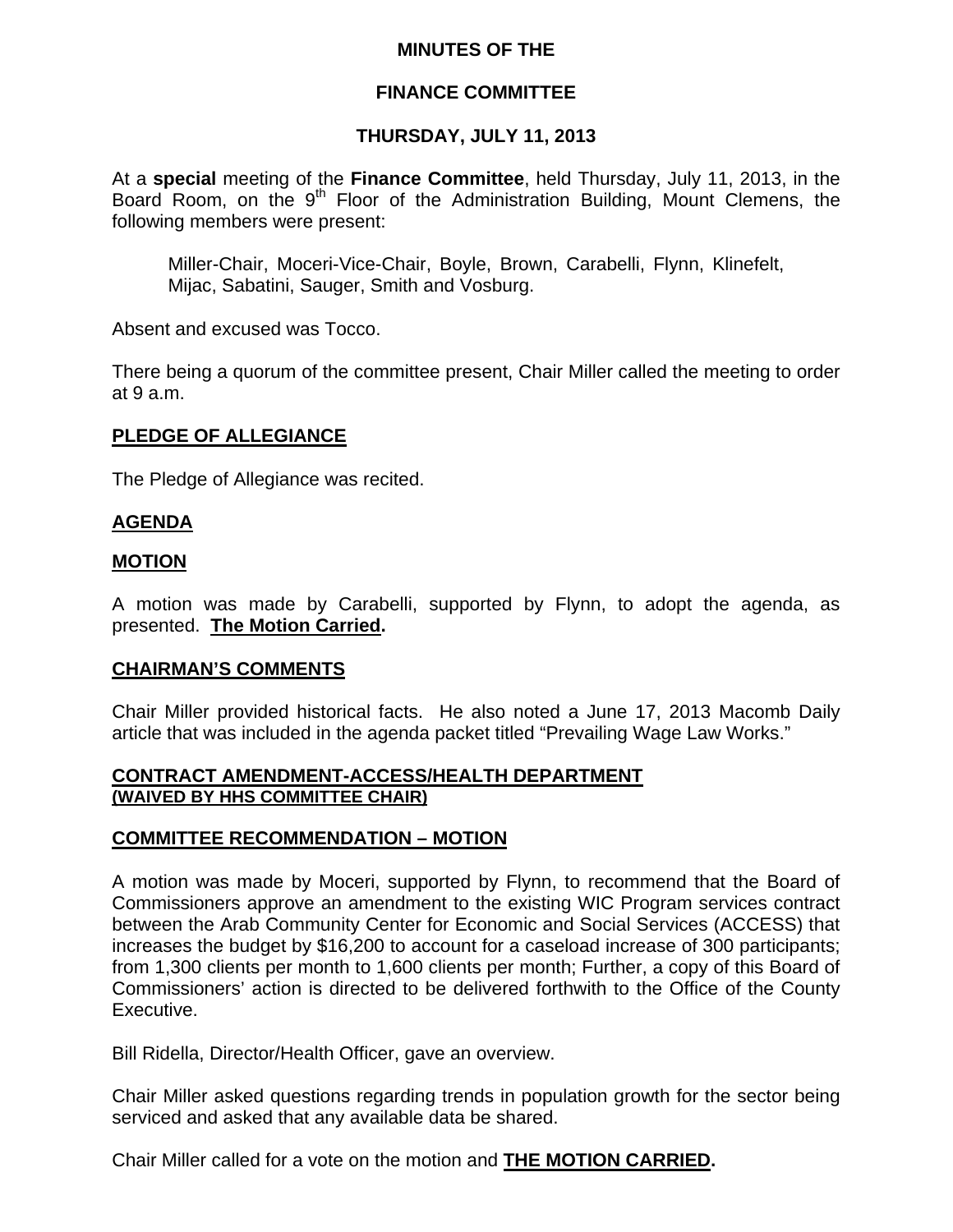## **ADOPT PROCLAMATION COMMENDING GEORGE BRUMBAUGH ON HIS RETIREMENT AS CORPORATION COUNSEL FOR THE COUNTY OF MACOMB**

### **COMMITTEE RECOMMENDATION - MOTION**

A motion was made by Sabatini, supported by Smith, to recommend that the Board of Commissioners adopt a proclamation commending George Brumbaugh on his retirement as Corporation Counsel for the County of Macomb.

Chair Miller requested his name be added. There were no objections.

Chair Miller called for a vote on the motion and **THE MOTION CARRIED.** 

### **FY 2014 RECOMMENDED BUDGET**

Peter Provenzano gave an overview of the FY2014 proposed budget submitted by the Office of the County Executive, which includes the special revenue and general funds, and a forecast through 2016. The overview focused on the General Fund and he stated that the budget was balanced without using the fund balance due to the cooperation of elected officials, department heads and employees.

Mr. Provenzano provided historical information and reviewed challenges the County has faced and overcome and summarized the status of the 2014 budget; cost and revenue increases/decreases and spending cuts.

The 2015 and 2016 forecast was outlined; the main areas of concern are the retiree healthcare fund, budget reduction and paying down the liability.

The following commissioners spoke: Vosburg, Carabelli, Sabatini, Klinefelt, Flynn, Sauger, Moceri, Smith, Mijac and Miller.

Commissioner Moceri asked that a request be sent to the Office of County Executive requesting a copy of the Cost Allocation Study.

Commissioner Brown referred to the Affordable Health Care Act and suggested having further discussion on that because it is a large part of the budget. Mr. Provenzano suggested having John Anderson, Risk Manager, come in and discuss what they are doing with their insurance consultants to prepare for the Affordable Health Care Act and how it will affect the County.

#### **CORRESPONDENCE**

Chair Miller noted that distributed was a July 9, 2013 memo from Assistant County Executive Al Lorenzo to the Human Services Board Members, Jennifer Morgan and Steve Girard, regarding supervision and oversight responsibilities. Also provided was an excerpt from the Organizational Plan pertaining to the Human Services Board.